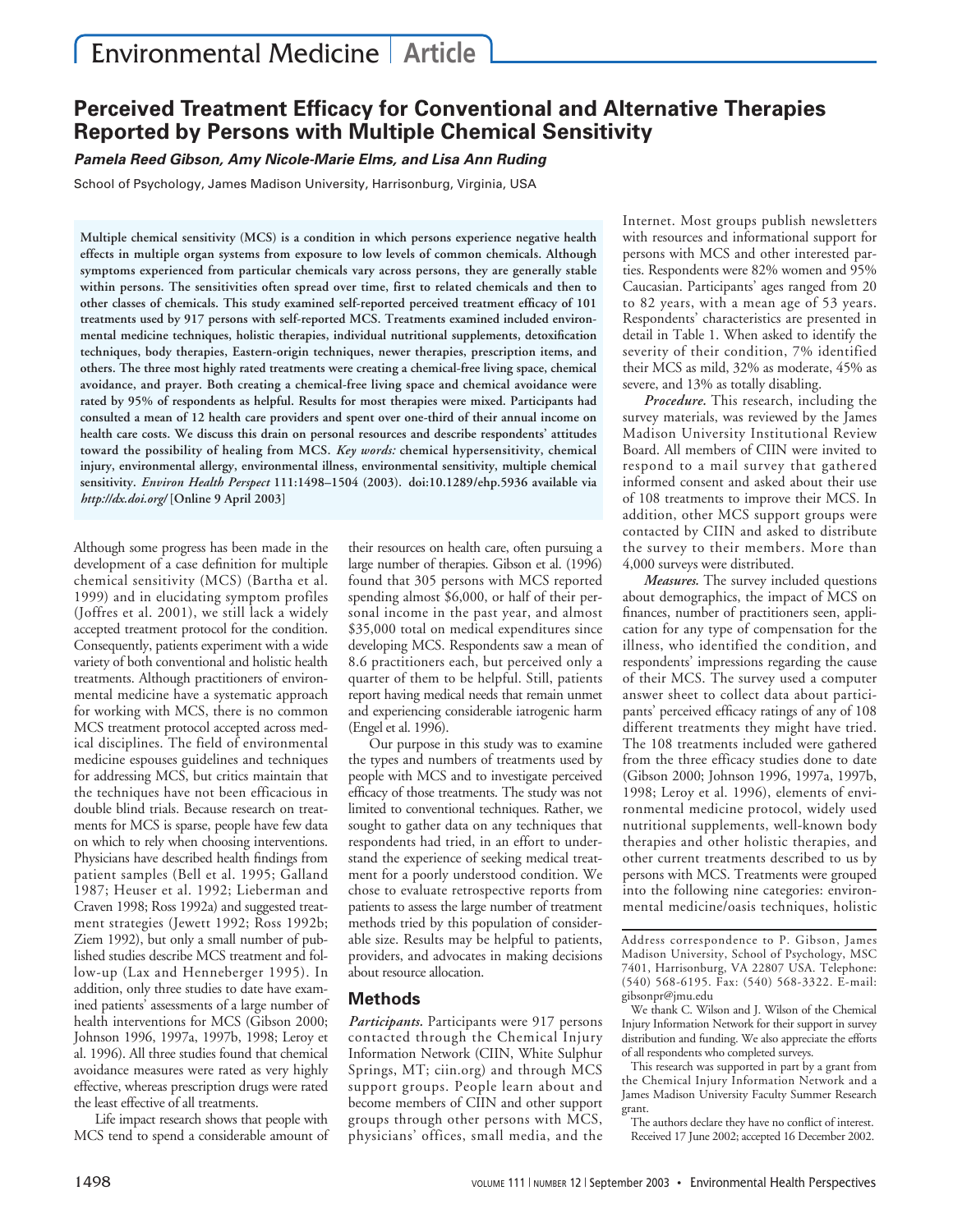therapies, individual nutritional supplements, detoxification techniques, body therapies, Eastern-origin techniques, newer therapies, prescription items, and others. Unless otherwise specified, respondents were asked to rate the efficacy of a treatment in terms of its usefulness in improving their MCS, rather then simply as an aid in coping with exposures. Exceptions were the use of air filters, oxygen, and charcoal masks, which were conceptualized not as treatments per se, but as aids in reducing exposures. For each treatment, participants were asked whether they had tried it and, if so, for how long. Those who had used a treatment were then asked to rate the efficacy of the treatment as "very harmful," "somewhat harmful," "no noticeable effect," "somewhat helpful," or "very helpful." For therapies conceptualized as time-limited interventions (e.g., clinic sauna), we asked how long negative or positive effects had persisted after completion of the therapy.

#### **Table 1.** Respondent characteristics.

| Characteristics                                   | Number <sup>a</sup> | Percent      |
|---------------------------------------------------|---------------------|--------------|
| Sex                                               |                     |              |
| Male                                              | 169                 | 18.4         |
| Female                                            | 748                 | 81.6         |
| Race                                              |                     |              |
| African American                                  | 4                   | 0.4          |
| Latin American                                    | 6                   | 0.7          |
| Native American                                   | 18                  | 2.0          |
| Caucasian                                         | 867                 | 94.5         |
| Asian American                                    | 3                   | 0.3          |
| Other                                             | 19                  | 2.1          |
| Partner status                                    |                     |              |
| Single                                            | 184                 | 20.2         |
| Married                                           | 490                 | 53.8         |
| Divorced                                          | 197                 | 21.6         |
| Separated                                         | 13                  | 1.4          |
| Widowed                                           | 26                  | 2.9          |
| Education                                         |                     |              |
| < 12 years                                        | 16                  | 1.8          |
| 12 years                                          | 76                  | 8.3          |
| 12-15 years                                       | 285                 | 31.2         |
| 16 years                                          | 273                 | 29.9         |
| Masters degree or beyond                          | 264                 | 28.9         |
| Cause of MCS                                      |                     |              |
| One large chemical                                |                     |              |
| exposure                                          | 185                 | 20.2         |
| Series of low-level                               |                     |              |
| exposures                                         | 536                 | 58.5         |
| Physical illness                                  | 48                  | 5.2          |
| Psychological stress                              | 7                   | 0.8          |
| Unknown                                           | 80                  | 8.7          |
| Missing data                                      | 61                  | 6.7          |
| Level of disability<br>Mild                       |                     |              |
|                                                   | 65                  | 7.2          |
| Moderate                                          | 295<br>414          | 32.9<br>46.1 |
| Severe                                            |                     |              |
| <b>Totally disabled</b><br>Course of condition in | 123                 | 13.7         |
|                                                   |                     |              |
| last 2 years                                      |                     |              |
| Considerable decline<br>Slight decline            | 181<br>152          | 19.8<br>16.6 |
| Mixed course or no change                         | 218                 | 23.9         |
| Slight improvement                                | 225                 | 24.6         |
| Considerable improvement                          | 137                 | 15.0         |
|                                                   |                     |              |

*<sup>a</sup>*Total number of participants was 917.

### **Results**

We received 967 surveys. Of these, 47 were incomplete and 3 were from children under age 18 years, yielding 917 usable surveys. Quantitative data were calculated using SPSS software (version 6.13; SPSS, Inc., Chicago, IL). Respondents' comments were read for content and themes regarding people's beliefs about recovering from MCS.

*Quantitative data.* When participants were asked what they believed to be the cause of their chemical sensitivity, 20.2% identified one large chemical exposure, 58.5% a series of low-level exposures, 5.2% a physical illness, 0.8% a psychological stressor, 8.7% did not know, and 6.7% did not answer the question. When asked who initially identified their MCS, 34% of participants reported identifying the problem themselves, 26% received diagnoses from health providers, 6% said the problem was identified by a friend or family member, 4% were helped by the media, and 29% said that it was some combination of the above. The course of their condition over the previous 2 years was described as evidencing a considerable decline by 20% of participants, a slight decline by 17%, mixed or no change by 24%, a slight improvement by 25%, and considerable improvement by 15%.

Only 23% of respondents were working outside of the home. Mean annual household income was \$46,000; mean personal income was \$20,000. For many, a substantial amount of this personal income was worker's compensation or disability income. Thirty-one percent of respondents (286 people) had been involved in a worker's compensation claim; 115 received compensation and 54 had cases pending. Fifty-five percent (505 people) had filed for Social Security disability; 376 received it and 38 had cases pending. Private disability was sought by 23% of respondents (or 206 people); 156 were granted and 13 had cases pending.

Participants had consulted a mean of 12 health care providers, but the mean number described as helpful was only 3. A considerable amount of income was spent on medical treatments. Participants had spent a mean total of \$51,000 on health care, \$7,000 in the past year. This means that 15% of their annual household income went to health care costs. In addition, respondents had spent a mean of \$57,000 in their attempts to create safe homes.

Treatments used by fewer than 25 respondents were excluded because of small sample sizes, leaving 101 treatments for analysis. Respondents had used a mean of 31.4 of these treatments, including 9.6 nutritional supplements, 5.6 environmental medicine techniques, 3.2 holistic therapies, 3.4 body therapies, 2.5 prescription items, 1.6 detoxification processes, 1 Eastern-origin technique, 0.3 newer therapies, and 4 therapies categorized as "other therapies." Table 2 reports the number of respondents

who tried each treatment and their perceived efficacy ratings. We also computed a ratio for each treatment of the number of persons reporting help to the number reporting harm. Ratings of "no noticeable effect" were not included in this ratio. Treatments with the highest help:harm ratios have more positive and fewer negative effects, according to respondents' perceived efficacy ratings. For example, a ratio of 2 means that the treatment was rated as helpful by twice as many people as rated it harmful. Those with help:harm ratios < 1 were rated more likely to harm than help. Therefore, a ratio of only 0.25 would mean that the treatment was rated as helpful by only one-quarter of the number, or 25% of the number who rated it as harmful.

The three most highly rated treatments were creating a chemical-free living space, chemical avoidance, and prayer. Both creating a chemical-free living space and chemical avoidance were rated by 95% of people as helpful. The chemical-free living space was 155 times more likely to be rated as helpful than as harmful, and chemical avoidance was 119 times more likely to be rated as helpful than harmful. Prayer was 48 times more likely to be rated as helpful than harmful, with 94% of people rating it as helpful. Other therapies rated as highly effective and with help:harm ratios above 10 included rotation diet, air filters to prevent exposures, personal oxygen to cope with exposures, acidophilus, acupressure, touch for health, reflexology, moving to a safer location, and meditation. Table 3 shows the 35 therapies with help: harm ratios  $\geq 5$ .

Therapies rated as more harmful than helpful with help:harm ratios of < 1 included provocation–neutralization (P-N) testing for chemicals with preservative, UltraClear, hydrogen peroxide, Microhydrin, all the antidepressants, antiseizure medications other than Neurontin, acyclovir, Valium, Xanax, and glutathione in a nasal spray (as opposed to a nebulizer). These therapies are listed in Table 4.

When we examined responses of participants who had used treatments long-term (5–11 months or more), most of the treatments ( $n = 82$ ) fit a pattern of a decrease in harmful effects and an increase in helpful effects (although the amount of change varied). "No noticeable effect" ratings varied considerably. Chemical avoidance and a chemical-free living space shifted only slightly in ratings because these interventions were rated so highly that there was almost no room to improve.

Only four treatments did not fit the above pattern. One exception was P-N testing for chemicals with preservative, which increased in both harmful and helpful ratings with longterm use. The harmful effects of best chiropractic technique were eliminated; however, there was a 17.5% increase in "no noticeable effects," bringing the total to 55.6%. Antibiotic therapy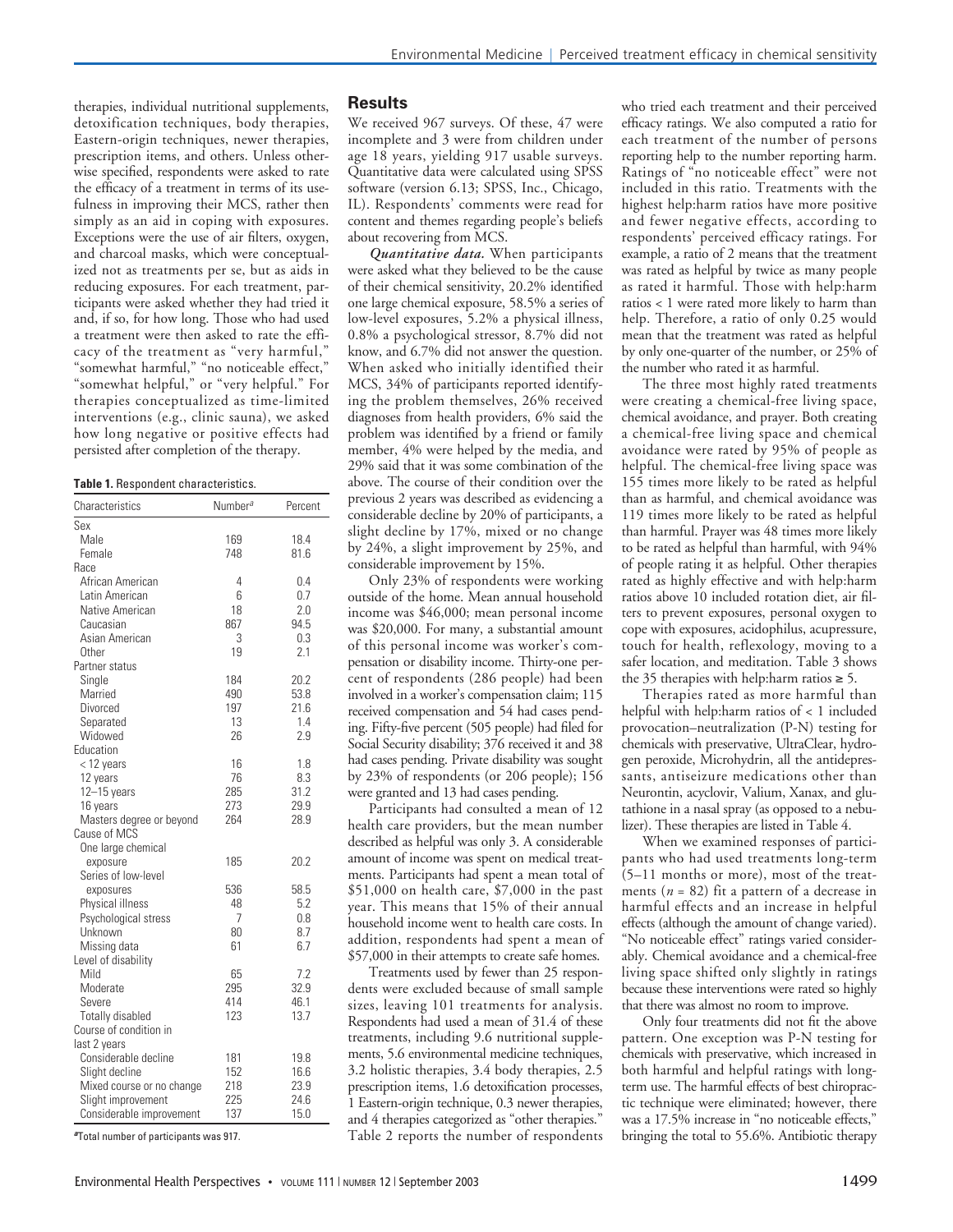for *Mycoplasma fermentans* showed an increase in "very harmful" ratings (an increase of 4% brought "very harmful" effects to 25.4%). "Somewhat harmful" ratings declined, however, and "very helpful" increased by 2.5%. Alexander technique ratings for "very harmful" increased by 1.8%, but "somewhat harmful" ratings decreased from 4.9 to 0%. Data from this analysis are available from the first author.

Interventions that were time-limited by nature, such as sauna therapy at a clinic and relocating, were reassessed separately to examine how long both helpful and harmful effects endured. These results are presented in Table 5.

Mean number of treatments tried increased with level of self-reported severity of MCS. People with mild MCS reported using a mean of  $24.8$  (SD = 14.6) different treatments; moderate, 29.0 (SD = 14.2) treatments; severe,  $32.6$  (SD = 13.7) treatments; and those totally disabled,  $37.0$  (SD = 13.2) treatments.

A correlational analysis was conducted using total number of treatments tried, total number from each category, income, number of practitioners seen, number of practitioners helpful, and amount of money spent on health care as continuous variables. Course of illness was coded as a dichotomous variable for this analysis, with either a slight or considerable improvement over the past 2 years coded as 1, and a slight or considerable decline or mixed course as 0. An improved course of condition

|  |  | Table 2. Perceived efficacy of 101 treatments tried by 917 persons with MCS. |  |  |  |  |  |
|--|--|------------------------------------------------------------------------------|--|--|--|--|--|
|--|--|------------------------------------------------------------------------------|--|--|--|--|--|

|                                                                                                                                                                                                                                                                                                                                                                                                                         | Number<br>tried                                                                                                            | Very<br>harmful (%)                                                                                                        | Somewhat<br>harmful $(\%)$                                                                                                       | No noticeable<br>effect (%)                                                                                                                  | Somewhat<br>helpful (%)                                                                                                                      | Very<br>helpful (%)                                                                                                                       | Help:harm<br>ratio <sup>a</sup>                                                                                             |
|-------------------------------------------------------------------------------------------------------------------------------------------------------------------------------------------------------------------------------------------------------------------------------------------------------------------------------------------------------------------------------------------------------------------------|----------------------------------------------------------------------------------------------------------------------------|----------------------------------------------------------------------------------------------------------------------------|----------------------------------------------------------------------------------------------------------------------------------|----------------------------------------------------------------------------------------------------------------------------------------------|----------------------------------------------------------------------------------------------------------------------------------------------|-------------------------------------------------------------------------------------------------------------------------------------------|-----------------------------------------------------------------------------------------------------------------------------|
| Environmental medicine and oasis techniques<br>Chemical avoidance<br>Chemical-free living space<br>P-N for chemicals with preservative<br>P-N for chemicals without preservative<br>P-N without glycerin or preservative<br>Sauna at clinic<br>Sauna at home<br>Rotation diet<br>Air filter (to prevent exposure)<br>Charcoal mask<br>Aluminum foil to seal off-gassing<br>Personal oxygen to cope with exposures       | 875<br>820<br>159<br>218<br>178<br>151<br>245<br>560<br>786<br>598<br>253<br>326                                           | 0.5<br>0.1<br>22.0<br>11.9<br>12.5<br>7.1<br>7.1<br>1.6<br>1.8<br>4.5<br>5.6<br>2.9                                        | 0.3<br>0.5<br>18.1<br>12.8<br>8.3<br>7.7<br>11.4<br>4.1<br>4.2<br>8.3<br>5.3<br>4.4                                              | 4.7<br>4.5<br>25.4<br>28.3<br>25.0<br>20.6<br>19.6<br>22.1<br>11.8<br>9.8<br>14.7<br>14.2                                                    | 38.0<br>38.6<br>27.1<br>31.4<br>30.2<br>30.3<br>38.8<br>44.0<br>47.5<br>55.1<br>35.7<br>39.8                                                 | 56.5<br>56.2<br>7.3<br>15.5<br>24.0<br>34.2<br>23.1<br>28.2<br>34.6<br>22.3<br>38.7<br>38.6                                               | 118.6<br>155.2<br>0.9<br>1.9<br>2.6<br>4.4<br>3.4<br>12.7<br>13.7<br>6.0<br>6.8<br>10.6                                     |
| Individual nutritional supplements<br>Intravenous magnesium<br>Buffered vitamin C powder<br>Other vitamin C<br>Vitamin E supplements<br>Coenzyme Q10<br>Magnesium supplements<br>Calcium supplements<br>Chromium supplements<br>Other mineral supplements<br>Grapefruit seed extract<br>Echinacea<br>Goldenseal<br>Siberian ginseng<br>Milk thistle seed<br>Garlic<br>Acidophilus<br><b>DHEA</b><br>Thyroid supplements | 175<br>516<br>683<br>709<br>517<br>644<br>663<br>399<br>666<br>325<br>515<br>299<br>283<br>458<br>555<br>661<br>352<br>406 | 4.2<br>4.0<br>2.8<br>2.1<br>2.5<br>2.3<br>2.6<br>3.8<br>2.0<br>7.7<br>5.6<br>5.8<br>5.9<br>3.2<br>5.2<br>0.9<br>8.2<br>3.8 | 6.8<br>8.8<br>6.7<br>5.1<br>5.8<br>3.8<br>5.2<br>4.5<br>5.7<br>11.6<br>11.8<br>13.5<br>15.0<br>6.5<br>10.2<br>3.2<br>15.1<br>8.4 | 25.5<br>29.4<br>38.8<br>53.1<br>51.4<br>41.4<br>56.6<br>57.8<br>43.4<br>43.3<br>48.6<br>48.4<br>48.3<br>41.6<br>46.5<br>44.0<br>46.4<br>39.8 | 40.6<br>37.3<br>35.3<br>29.3<br>28.8<br>34.4<br>25.0<br>22.2<br>35.0<br>27.6<br>23.0<br>21.5<br>26.2<br>33.6<br>25.9<br>32.8<br>20.7<br>28.1 | 22.9<br>20.5<br>16.4<br>10.3<br>11.5<br>18.0<br>10.6<br>11.8<br>13.9<br>9.8<br>11.0<br>10.9<br>4.5<br>15.1<br>12.2<br>19.2<br>9.5<br>19.9 | 5.8<br>4.5<br>5.5<br>5.4<br>4.9<br>8.6<br>4.6<br>4.1<br>6.4<br>1.9<br>2.0<br>1.7<br>1.5<br>5.0<br>2.5<br>12.7<br>1.3<br>3.9 |
| Holistic therapies<br>Homeopathy with homeopathic doctor<br>Over-the-counter homeopathy<br>Bach flower remedies<br>Acupuncture<br>Herbal medicines<br>Macrobiotic diet<br>Juicing<br>Aromatherapy<br>Chelation<br>Neural therapy                                                                                                                                                                                        | 401<br>425<br>236<br>422<br>650<br>182<br>315<br>127<br>131<br>56                                                          | 4.9<br>4.0<br>2.5<br>3.9<br>4.2<br>13.5<br>4.4<br>19.8<br>11.0<br>10.7                                                     | 9.1<br>6.8<br>6.6<br>6.3<br>7.6<br>15.1<br>8.8<br>20.6<br>13.2<br>10.7                                                           | 32.6<br>36.6<br>50.2<br>36.0<br>24.5<br>24.0<br>42.0<br>19.1<br>27.2<br>28.0                                                                 | 33.8<br>40.1<br>29.6<br>32.5<br>41.8<br>33.3<br>31.2<br>30.5<br>31.6<br>36.0                                                                 | 19.5<br>12.6<br>11.1<br>21.3<br>22.0<br>14.1<br>13.6<br>9.9<br>16.9<br>14.7                                                               | 3.8<br>4.9<br>4.5<br>5.3<br>5.5<br>1.7<br>3.4<br>1.0<br>2.0<br>2.4                                                          |
| Detoxification<br>Remove mercury dental fillings<br>Hulda Regehr Clark's parasite program<br>Coffee enemas<br>Colonics<br>Liver flushes<br>Gallbladder flushes<br>UltraClear<br>Hydrogen peroxide therapy                                                                                                                                                                                                               | 425<br>87<br>146<br>222<br>148<br>95<br>232<br>123                                                                         | 3.1<br>18.7<br>5.4<br>4.8<br>$9.6\,$<br>3.8<br>8.7<br>17.4                                                                 | 6.1<br>9.3<br>14.3<br>8.4<br>9.6<br>9.5<br>27.0<br>13.2                                                                          | 47.1<br>36.4<br>32.0<br>28.2<br>$25.5\,$<br>33.3<br>30.3<br>40.3                                                                             | 27.3<br>27.1<br>32.7<br>38.3<br>35.7<br>36.2<br>22.8<br>15.3                                                                                 | 16.5<br>8.4<br>15.6<br>20.3<br>19.7<br>17.1<br>11.2<br>13.9                                                                               | 4.8<br>1.3<br>2.5<br>4.4<br>2.9<br>4.0<br>1.0<br>1.0                                                                        |
| Eastern origin techniques<br>Meditation<br>Yoga asans (postures)<br>Tai chi<br>Qi gong                                                                                                                                                                                                                                                                                                                                  | 423<br>260<br>154<br>109                                                                                                   | 0.7<br>$3.0\,$<br>3.2<br>3.3                                                                                               | 2.1<br>5.9<br>9.0<br>6.5                                                                                                         | 43.3<br>41.9<br>54.5<br>40.7                                                                                                                 | 41.2<br>37.4<br>21.8<br>36.6                                                                                                                 | 12.6<br>11.9<br>11.5<br>13.0                                                                                                              | 19.2<br>$5.5\,$<br>2.7<br>5.1<br>Continued, next page                                                                       |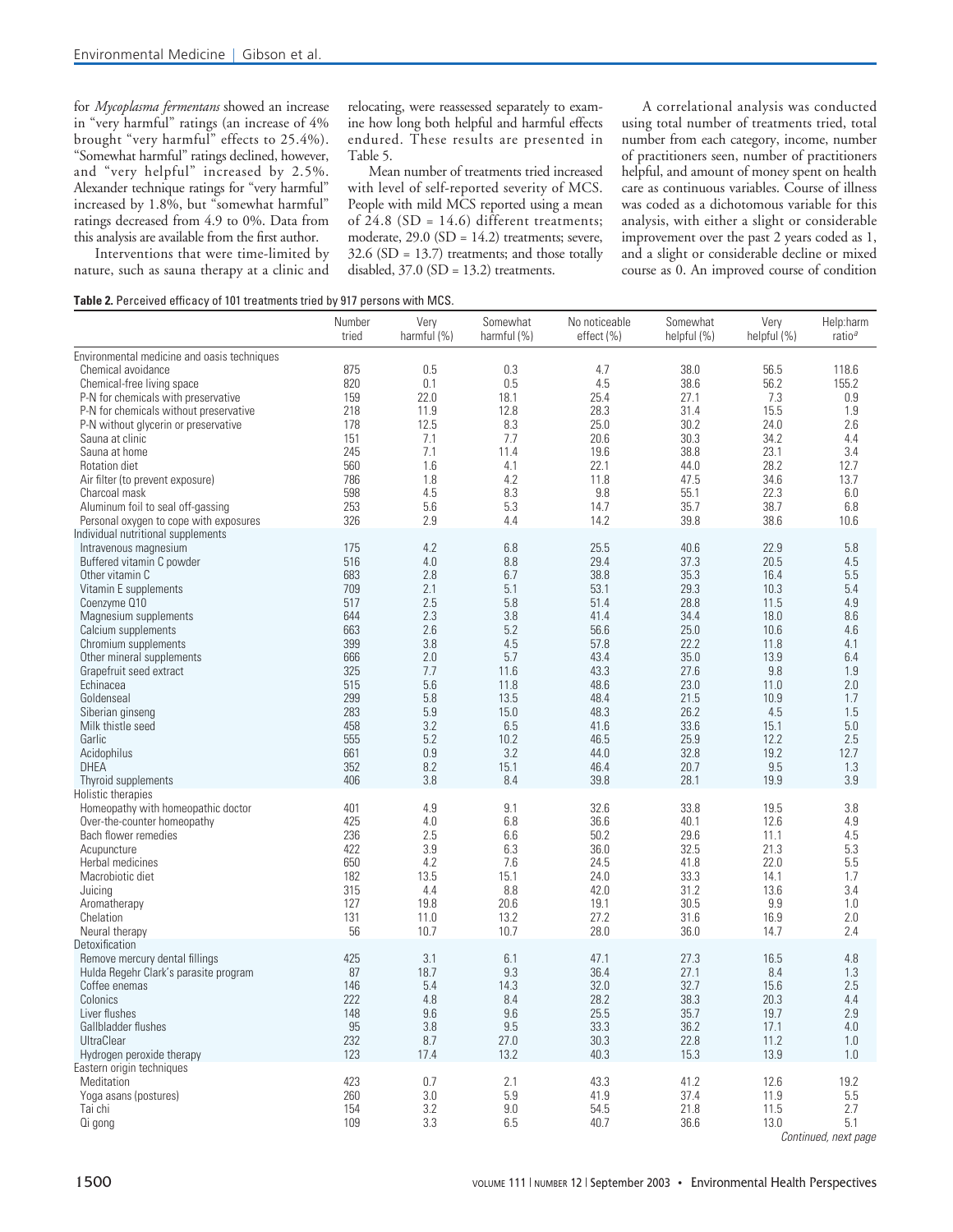had a small positive correlation with number of treatments tried and strong positive correlations with all categories of treatments; the highest correlations were with nutritional supplements (*r* = 0.112, *p* = 0.001), holistic treatments ( $r = 0.089$ ,  $p = 0.007$ ), body therapies  $(r = 0.069, p = 0.037)$ , detoxification techniques ( $r = 0.066$ ,  $p = 0.046$ ), and other treatments  $(r = 0.041, p = 0.221)$ .

Course of illness had a small nonsignificant negative correlation with number of practitioners seen ( $r = -0.040$ ,  $p = 0.236$ ), but a significant positive correlation with number of practitioners rated as helpful ( $r = 0.101$ ,  $p =$ 0.003). Total money spent on care had an insignificant negative correlation with course of illness (*r* = –0.042, *p* = 0.279)

*Qualitative data.* Respondents wrote long descriptions of their efforts to cope with and recover from MCS. Several themes emerged repeatedly in respondents' descriptions of their views of the possibility of and requirements for

recovery. One fairly widely held view was that there is no treatment for MCS save for chemical avoidance. Persons commented on spending large amounts of money with no effect from any of the treatments tried and noted specifically that only avoidance was useful. These respondents seemed also to feel that it was a waste of resources to pursue numerous questionable treatments. Some of these respondents had actually tried very few treatments. Others may have developed this view after

### **Table 2.** Continued.

|                                                                        | Number<br>tried | Very<br>harmful (%) | Somewhat<br>harmful (%) | No noticeable<br>effect (%) | Somewhat<br>helpful (%) | Very<br>helpful (%) | Help:harm<br>ratio <sup>a</sup> |
|------------------------------------------------------------------------|-----------------|---------------------|-------------------------|-----------------------------|-------------------------|---------------------|---------------------------------|
| Body therapies                                                         |                 |                     |                         |                             |                         |                     |                                 |
| Traditional chiropractic                                               | 498             | 2.2                 | 6.1                     | 47.4                        | 31.8                    | 12.5                | 5.3                             |
| Chiropractic with applied kinesiology                                  | 278             | 3.2                 | 3.6                     | 41.7                        | 35.6                    | 15.8                | 7.5                             |
| Network chiropractic                                                   | 63              | 11.6                | 15.1                    | 36.0                        | 23.3                    | 14.0                | 1.4                             |
| Chiropractic with contact reflex analysis                              | 57              | 18.6                | 5.7                     | 32.9                        | 28.6                    | 14.3                | 1.8                             |
| Best chiropractic                                                      | 29              | 7.1                 | 14.3                    | 38.1                        | 23.8                    | 16.7                | 1.9                             |
| Applied kinesiology without chiropractic                               | 191             | 7.1                 | 5.6                     | 32.0                        | 34.0                    | 21.3                | 4.4                             |
| Alexander technique                                                    | 38              | 4.9                 | 4.9                     | 68.3                        | 19.5                    | 2.4                 | 2.3                             |
| Trager                                                                 | 31              | 7.1                 | 14.3                    | 50.0                        | 23.8                    | 4.8                 | 1.3                             |
| Reiki                                                                  | 170             | 2.7                 | 4.8                     | 44.6                        | 34.4                    | 13.4                | 6.4                             |
| Acupressure                                                            | 308             | 1.0                 | 3.5                     | 28.3                        | 46.0                    | 21.2                | 14.9                            |
| Massage                                                                | 501             | 0.8                 | 7.9                     | 32.5                        | 39.4                    | 19.4                | 6.8                             |
| Touch for health                                                       | 75              | 2.5                 | 1.3                     | 41.8                        | 35.4                    | 19.0                | 14.3                            |
| Polarity balancing                                                     | 117             | 3.3                 | 4.9                     | 45.9                        | 29.5                    | 16.4                | 5.6                             |
| Reflexology                                                            | 204             | 2.4                 | 2.4                     | 38.5                        | 43.4                    | 13.2                | 11.6                            |
| Rolfing                                                                | 60              | 7.8                 | 14.1                    | 35.9                        | 26.6                    | 15.6                | 1.9                             |
| Osteopathic adjustment                                                 | 171             | 5.0                 | 5.5                     | 44.2                        | 30.4                    | 14.9                | 4.3                             |
| Craniosacral work                                                      | 270             | 4.0                 | 2.6                     | 36.6                        | 36.6                    | 20.1                | 8.6                             |
| Total body modification                                                | 42              | 8.6                 | 6.9                     | 29.3                        | 36.2                    | 19.0                | 3.6                             |
| Newer therapies                                                        |                 |                     |                         |                             |                         |                     |                                 |
| Mycrohydrin                                                            | 57              | 10.8                | 15.4                    | 53.8                        | 10.8                    | 9.2                 | 0.8                             |
| Oxygen therapy                                                         | 162             | 5.6                 | 5.1                     | 20.3                        | 44.1                    | 24.9                | 6.4                             |
| Eye movement desensitization and reprocessing                          | 64              | 15.8                | 7.9                     | 51.3                        | 17.1                    | 7.9                 | 1.1                             |
| Neurolinguistic programming                                            | 37              | 8.8                 | 2.9                     | 64.7                        | 17.6                    | 5.9                 | 2.0                             |
| Prescription items                                                     |                 |                     |                         |                             |                         |                     |                                 |
| Nizoral                                                                | 153             | 16                  | 17.8                    | 25.2                        | 31.3                    | 9.8                 | 1.2                             |
|                                                                        | 402             | 7.9                 | 14.5                    | 33.2                        | 31.9                    | 12.5                | 2.0                             |
| Nystatin                                                               |                 |                     |                         |                             |                         |                     |                                 |
| Diflucan                                                               | 249             | 9.9                 | 14.5                    | 28.9                        | 31.4                    | 15.3                | 1.9                             |
| Prozac                                                                 | 183             | 37.6                | 21.5                    | 25.8                        | 9.7                     | 5.4                 | 0.3                             |
| Zoloft                                                                 | 148             | 45.5                | 22.7                    | 23.4                        | 5.8                     | 2.6                 | 0.1                             |
| Elavil                                                                 | 149             | 33.9                | 23.6                    | 27.3                        | 9.7                     | 5.5                 | 0.3                             |
| Other antidepressants                                                  | 306             | 32.4                | 17.6                    | 27.2                        | 17.6                    | 5.1                 | 0.5                             |
| Neurontin                                                              | 100             | 19.6                | 15.7                    | 24.5                        | 24.5                    | 15.7                | 1.1                             |
| Other antiseizure medicine                                             | 76              | 37.6                | 12.9                    | 24.7                        | 16.5                    | 8.2                 | 0.5                             |
| Antibiotic therapy for Mycoplasma fermentans                           | 38              | 17.4                | 13.0                    | 21.7                        | 21.7                    | 26.1                | 1.6                             |
| Acyclovir (Zovirax)                                                    | 68              | 19.8                | 13.6                    | 40.7                        | 18.5                    | 7.4                 | 0.8                             |
| Transfer factor                                                        | 64              | 13.2                | 13.2                    | 26.5                        | 30.9                    | 16.2                | 1.8                             |
| Valium                                                                 | 125             | 23.1                | 21.6                    | 34.3                        | 17.2                    | 3.7                 | 0.5                             |
| Xanax                                                                  | 134             | 25.0                | 20.8                    | 27.8                        | 19.4                    | 6.9                 | 0.6                             |
| Glutathione in nasal spray                                             | 54              | 16.2                | 17.6                    | 35.3                        | 25.0                    | 5.9                 | 0.9                             |
| Glutathione in nebulizer                                               | 33              | 18.0                | 10.0                    | 22.0                        | 26.0                    | 24.0                | 1.8                             |
| Other                                                                  |                 |                     |                         |                             |                         |                     |                                 |
| Changed residence                                                      | 513             | 2.9                 | 4.5                     | 6.0                         | 42.3                    | 44.3                | 11.7                            |
| Enzyme potentiated desensitization                                     | 61              | 19.1                | 10.3                    | 17.6                        | 20.6                    | 32.4                | 1.8                             |
| Nambudripad desensitization                                            | 207             | 3.8                 | 3.8                     | 38.6                        | 31.0                    | 22.9                | 7.1                             |
| Magnets                                                                | 265             | 11.1                | 9.0                     | 48.4                        | 20.4                    | 11.1                | 1.6                             |
| Prayer                                                                 | 609             | 0.7                 | 0.7                     | 34.4                        | 35.6                    | 28.6                | 48.3                            |
| Faith healer                                                           | 127             | 3.1                 | 1.6                     | 51.6                        | 25.8                    | 18.0                | 9.3                             |
| Exercise                                                               | 763             | 4.3                 | 10.4                    | 23.7                        | 40.3                    | 21.3                | 4.2                             |
| Hypnosis                                                               | 111             | 7.1                 | 6.3                     | 60.3                        | 16.7                    | 9.5                 | 1.9                             |
| Psychotherapy to cure MCS                                              | 200             | 6.6                 | 8.0                     | 65.3                        | 15.5                    | 4.7                 | 1.4                             |
| Psychotherapy to cope with MCS                                         | 362             | 3.8                 | 7.0                     | 24.1                        | 47.7                    | 17.3                | 6.0                             |
| Support group                                                          | 520             | 1.5                 | 7.2                     | 15.5                        | 42.3                    | 33.6                | 8.7                             |
| <sup>a</sup> Ratio of number reporting help to persons reporting harm. |                 |                     |                         |                             |                         |                     |                                 |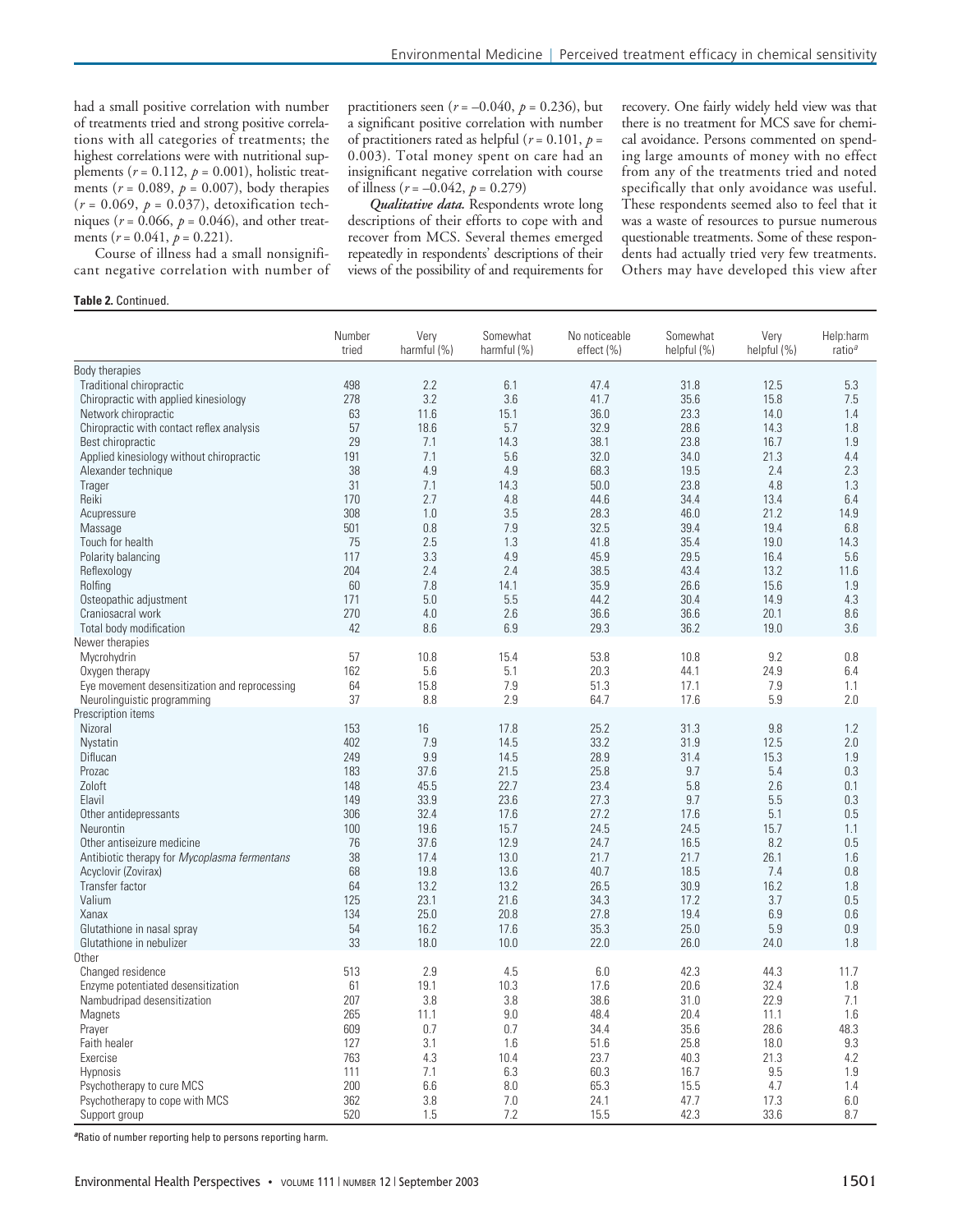investing resources in numerous unsuccessful attempts to heal. This view was exemplified in the response from one woman who responded to the question "Are there treatments other than those listed above that you have tried?" with "There are others? God help us!" A considerable number of participants reported having no money to invest in treatment. Some who did have resources felt that to improve it was necessary to "do everything," meaning that they combined chemical avoidance with a strict nutritional program and select holistic and/or conventional medicine techniques.

Some were critical of the view that there is no cure. One respondent said

For those who say "there is no cure," I think of it in terms of someone who has an amputated leg, being offered a prosthetic, and saying well it's not a real leg, no cure. I may not be "cured" but I am at a much better place than at my worst, and it shows me that the body can heal substantially, if given support.

A few gave very esoteric descriptions of using a series of little-known therapies and having perhaps not complete remission, but substantial improvement. Well-known MCS

#### **Table 3.** The highest rated of 101 treatments.

|                                        | Number |            |               |            | Help:harm |
|----------------------------------------|--------|------------|---------------|------------|-----------|
| Treatment                              | tried  | Harmed (%) | No effect (%) | Helped (%) | ratio     |
| Chemical-free living space             | 820    | 0.6        | 4.5           | 94.8       | 155.2     |
| Chemical avoidance                     | 875    | 0.8        | 4.7           | 94.5       | 118.6     |
| Prayer                                 | 609    | 1.4        | 34.4          | 64.2       | 48.3      |
| Meditation                             | 423    | 2.8        | 43.3          | 53.8       | 19.2      |
| Acupressure                            | 308    | 4.5        | 28.3          | 67.2       | 14.9      |
| Touch for health                       | 75     | 3.8        | 41.8          | 54.4       | 14.3      |
| Air filter (to prevent exposure)       | 786    | 6.0        | 11.8          | 82.1       | 13.7      |
| <b>Rotation diet</b>                   | 560    | 5.7        | 22.1          | 72.2       | 12.7      |
| Acidophilus                            | 661    | 4.1        | 44.0          | 52.0       | 12.7      |
| Relocation                             | 513    | 7.4        | 6.0           | 86.6       | 11.7      |
| Reflexology                            | 204    | 4.8        | 38.5          | 56.6       | 11.6      |
| Personal oxygen to cope with exposures | 326    | 7.3        | 14.2          | 78.4       | 10.6      |
| Faith healing                          | 127    | 4.7        | 51.6          | 43.8       | 9.3       |
| Support group                          | 520    | 8.7        | 15.5          | 75.9       | 8.7       |
| Craniosacral work                      | 270    | 6.6        | 36.6          | 56.7       | 8.6       |
| Magnesium supplements                  | 644    | 6.1        | 41.4          | 52.4       | 8.6       |
| Chiropractic with applied kinesiology  | 278    | 6.8        | 41.7          | 51.4       | 7.5       |
| Nambudripad desensitization (NAET)     | 207    | 7.6        | 38.6          | 53.9       | 7.1       |
| Aluminum foil to seal offgassing       | 253    | 10.9       | 14.7          | 74.4       | 6.8       |
| Massage                                | 501    | 8.7        | 32.5          | 58.8       | 6.8       |
| Oxygen therapy                         | 162    | 10.7       | 20.3          | 69.0       | 6.4       |
| Reiki                                  | 170    | 7.5        | 44.6          | 47.8       | 6.4       |
| Other mineral supplements              | 666    | 7.7        | 43.4          | 48.9       | 6.4       |
| Charcoal mask                          | 598    | 12.8       | 9.8           | 77.4       | 6.0       |
| Psychotherapy to cope with MCS         | 362    | 4.5        | 24.1          | 65.0       | 6.0       |
| Intravenous magnesium                  | 175    | 11.0       | 25.5          | 63.5       | 5.8       |
| Polarity balancing                     | 117    | 8.2        | 45.9          | 45.9       | 5.6       |
| Herbal medicines                       | 650    | 11.8       | 24.5          | 63.8       | 5.5       |
| Other vitamin C                        | 683    | 9.5        | 38.8          | 51.7       | 5.5       |
| Vitamin E supplements                  | 709    | 7.2        | 53.1          | 39.6       | 5.4       |
| Yoga asans (postures)                  | 260    | 8.9        | 41.9          | 49.3       | 5.5       |
| Traditional chiropractic               | 498    | 8.3        | 47.4          | 44.3       | 5.3       |
| Acupuncture                            | 422    | 10.2       | 36.0          | 53.8       | 5.3       |
| Qi gong                                | 109    | 9.8        | 40.7          | 49.6       | 5.1       |
| Milk thistle seed                      | 458    | 9.7        | 41.6          | 48.7       | 5.0       |

#### **Table 4.** Treatments rated more likely to harm than help.

|                                                | Number<br>tried | Harmed (%) | No effect $(\%)$ | Helped (%) | Help:harm<br>ratio |
|------------------------------------------------|-----------------|------------|------------------|------------|--------------------|
| Zoloft                                         | 148             | 68.2       | 23.4             | 8.4        | 0.1                |
| Prozac                                         | 183             | 59.1       | 25.8             | 15.1       | 0.3                |
| Elavil                                         | 149             | 57.5       | 27.3             | 15.2       | 0.3                |
| Other antidepressants                          | 306             | 50.0       | 27.2             | 22.7       | 0.5                |
| Valium                                         | 125             | 44.7       | 34.3             | 20.9       | 0.5                |
| Antiseizure medications (other than Neurontin) | 76              | 50.5       | 24.7             | 24.7       | 0.5                |
| Xanax                                          | 134             | 45.8       | 27.8             | 26.3       | 0.6                |
| Microhydrin                                    | 57              | 26.2       | 53.8             | 20.0       | 0.8                |
| Acyclovir (Zovirax)                            | 68              | 33.4       | 40.7             | 25.9       | 0.8                |
| P-N for chemicals with preservative            | 159             | 40.1       | 25.4             | 34.4       | 0.9                |
| Glutathione in nasal spray                     | 54              | 33.8       | 35.3             | 30.9       | 0.9                |
| <b>UltraClear</b>                              | 232             | 35.7       | 30.3             | 34.0       | 1.0                |
| Hydrogen peroxide                              | 123             | 30.6       | 40.3             | 29.2       | 1.0                |

doctors were mentioned and credited with improving respondents' health, even to the extent of saving their lives. A small number of respondents had tried a great number of treatments to no avail, but still believed that their current therapy would be the one that made the difference. A few reported being healed in a religious manner.

One respondent's description of MCS suggests Miller's (1996) conceptualization of chemical sensitivity as a broad mechanism for disease rather than a discrete illness. The quotation seems to capture both the complexity and the seriousness of the impact of MCS upon the body:

I think MCS, like most health breakdowns, is probably best conceptualized not as a discrete "Illness" or "disease" which can be mastered to X degree by particular "treatments"; rather it is a complex set of ways in which a person may break down if his [sic] life patterns are unhealthy in major ways. Noxious chemical exposures and other external stressors interact with one's particular physical, mental, emotional, and spiritual habits and vulnerabilities to produce symptoms (discomfort; impaired functions). Getting healthier is much more global than just getting so-called treatments (usually mostly physical)—and of course physical healing may be severely restricted even with good new health habits if enough bodily damage has occurred.

These views correspond roughly with those held by various practitioners and members of the MCS community and represent different constructions of the problem of MCS.

### **Discussion**

This research found that people are trying a large number of interventions for MCS and spending a large portion of their limited income on these treatments. Although number of treatments tried was positively related to an improved course of illness, total money spent and number of practitioners seen were not. The highest-rated therapies were fairly noninvasive and low risk. Consistent with earlier studies, creating a safe living space and chemical avoidance were rated as the most effective treatments for MCS. Lowest perceived efficacy ratings were given to prescription drugs and other higher-risk interventions. Although chemical avoidance at home through creation of a safe living space was low risk and rated effective, it did require a considerable financial investment (\$57,000 was the average investment).

When longer-term use of the treatments was examined, most treatments decreased in harmful ratings and increased in helpful ratings. This may have occurred because respondents may have discontinued the use of treatments not perceived as helpful. However, for some treatments, longer-term experimentation tended to reduce the "no noticeable effect" category; perhaps extended time is needed to decipher actual effects.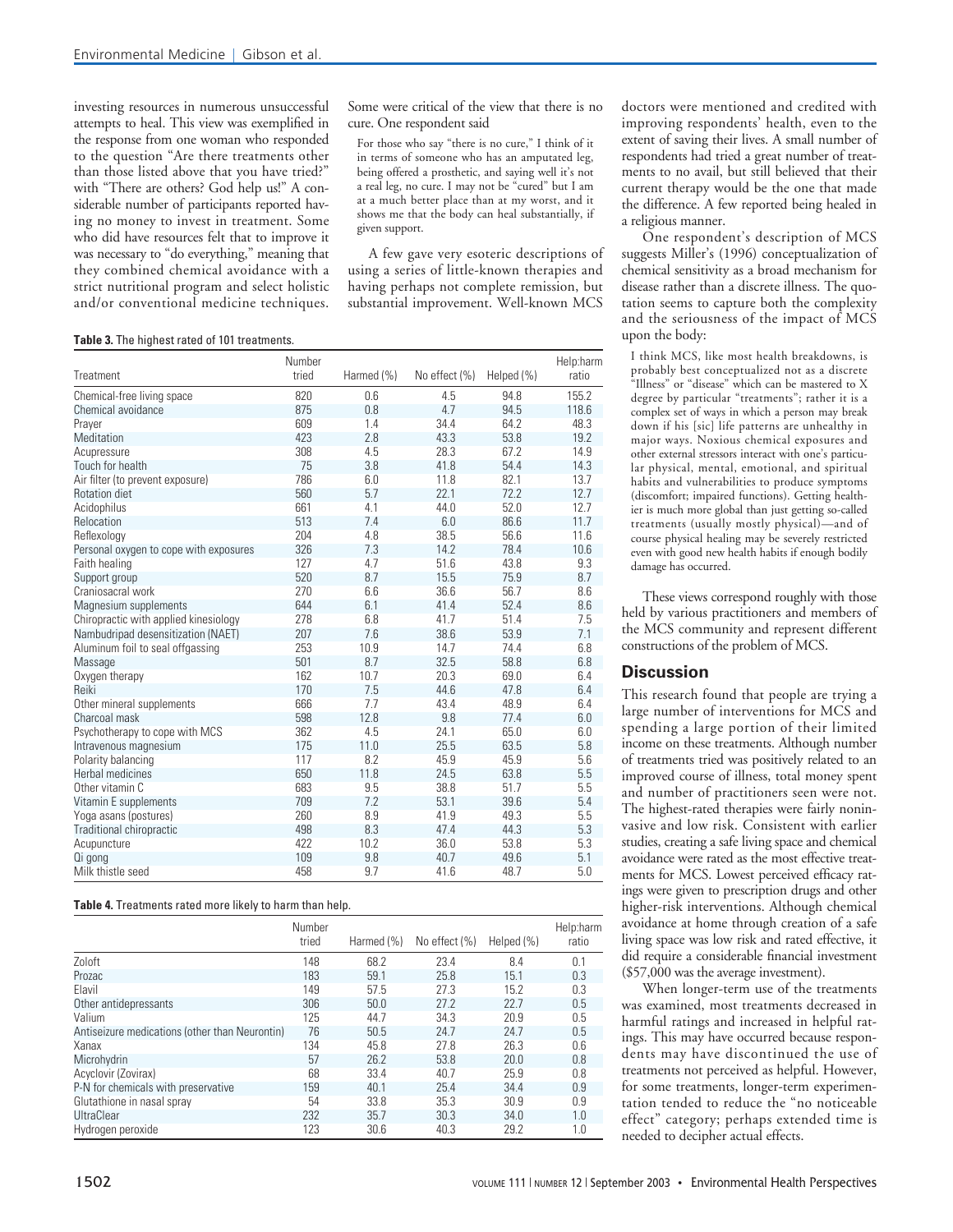It is important to qualify that we asked specifically about whether a treatment actually improved or cured MCS. The fact that a treatment does not cure MCS does not mean that it does not provide symptomatic relief or support the patient's general physical state. In fact, many people noted in the qualitative comments that it was only the combination of treatments that helped them improve. Many reported that it was necessary to do environmental controls, a correctly tailored program of nutritional supplements, and a number of other interventions that addressed their own unique constellation of symptoms. Therefore, we do not advocate discontinuing treatments perceived to be helpful simply because they are not reported here to actually cure MCS. On the other hand, we did want to identify interventions with high harm rates, so patients can take that information into consideration when deciding where to allocate their time, energy, and financial resources.

The nonsignificant correlation between course of illness and number of practitioners seen may support the view that simply going from practitioner to practitioner is not curative. However, because correlation does not imply causation, those in downward health spirals may have felt a need to contact more providers. The significant positive correlation between number of practitioners rated as helpful and course of illness makes intuitive sense, though patients who are not currently in a downward slide may be easier to help and therefore more likely to rate their providers as helpful.

The results show primarily that a safe living space and chemical avoidance are reported by patients to be the most efficacious treatments for chemical sensitivity. Two relevant issues here are the difficulty of chemical avoidance and the lack of availability of safe housing. Because of the presence of toxic substances in virtually every environment, chemical avoidance requires substantial isolation. Persons wanting to preserve employment, social interaction, or any community involvement face the almost impossible nature of avoiding debilitating exposures. The understanding of chemical barriers is in its infancy, as is general

MCS research, so safe public spaces for the chemically sensitive are rare. Chemical barriers in the home are ever present as well. The use of toxic materials in buildings and the ubiquitous nature of chemical exposures render most living situations unsuitable for those with MCS. Gibson et al. (1996) found that 66% of their sample of 305 persons with MCS had lived in unusual conditions such as in their cars, in RVs, on porches, or in tents at some time during their illness. A housing survey done by the housing committee of the Environmental Health Coalition of Western Massachusetts found similarly that 10% of their sample of 49 persons with MCS were homeless at the time of the survey, and another 10% lived in situations such as campers, trailers, and cabins (Wachsler 2001). The housing problem afflicts those at lower income levels inequitably; the survey found that 47% of those with annual incomes of under \$12,000 had substandard or no housing. The housing committee also found that almost three-quarters of respondents had had to live in places that made them sick, and almost half had to spend beyond their means to remain in safe housing. A little over half (55%) considered their current housing to be safe. Gibson et al. (1996) found that only 41% of MCS respondents reported living in safe housing, whereas 44% said it should be better, 11% said it was mostly unsafe, and 5% said it was not at all safe. CIIN is currently investigating why people with MCS stay in unsafe housing. One theme that has emerged in the inquiry by CINN is that some people attempt to compensate for unsafe homes with filters, supplements, and treatments (Wilson 2001). However, the ratings in this study clearly suggest that supplements and treatments do not compare in perceived efficacy to safe housing and chemical avoidance. Safe housing and chemical avoidance may therefore be more pertinent to MCS patients than treatment: The rated efficacy of even the most highly rated treatments was only a fraction of that of safe housing and chemical avoidance.

*Limitations.* Limitations of this study involved the use of computerized answer

sheets, the use of retrospective self-report surveys, the use of an unscreened convenience sample, a low response rate, respondents' concurrent use of multiple treatments, and the inclusion of persons who had tried the treatments for varying lengths of time. In addition, although we stored the surveys in baking soda before distribution, the answer sheets did not receive this treatment and were problematic for some people. This problem may not only have eliminated possible respondents, but interfered with participants' ability to answer questions clearly. As one respondent said "Do you know how hard it is to answer this survey with brain fog?" Some data also were lost because of respon-

dents' lack of familiarity with computerized forms and their choice of two or more answers for one question. For example, some people checked that a treatment was both helpful and harmful. These respondents may have been trying to report on multiple attempts of a treatment, multiple effects from a treatment, or treatment from more than one practitioner. However, multiple answers were unreadable by the computer and ultimately contributed to missing data.

In addition, respondents noted having difficulty separating effects of specific therapies when a combination of treatments was being used. Respondents may have also had other comorbid conditions, treatment of which could either hamper or augment treatments taken for the MCS.

The response rate for the study was low, with 917 persons out of about 4,000 responding. We do not know all of the self-selection factors that might have operated. Some nonrespondents reported that they had been away from their homes (and missed their mail) because their homes or neighborhoods had become unsafe for them during the window of time allotted for completion of the survey. For example, one person had left her home because of road construction and paving and had been living in a tent for several weeks. Therefore, persons unable to access their homes because of toxics would have been screened out of the survey. A number of other variables might have operated to screen persons either into or out of the study. In addition, it is not known whether persons not associated with support groups would respond similarly to the studied sample.

Statistical associations found through correlational analyses in this study need to be confirmed through further research. Some statistically significant associations may be due to a large number of participants and not meaningful.

## **Conclusion**

Nonetheless, this work provides some information about the perceptions of MCS patients

| <b>Table 5.</b> Length of helpful and harmful effects of time-limited therapies. |  |  |  |
|----------------------------------------------------------------------------------|--|--|--|
|                                                                                  |  |  |  |

| ັ                 |               |                    |                     |                   |                     |                   |
|-------------------|---------------|--------------------|---------------------|-------------------|---------------------|-------------------|
|                   | No.           | $<$ 1 month $(\%)$ | $1-3$ months $(\%)$ | $4-6$ months $(%$ | $7-12$ months $(%)$ | $>1$ year $(\% )$ |
| Sauna             |               |                    |                     |                   |                     |                   |
| Helped            | 74            | 20.3               | 17.6                | 13.5              | 14.9                | 33.8              |
| Harmed            | 13            | 23.1               | 23.1                | 7.7               | 7.7                 | 38.5              |
| Nambudripad       |               |                    |                     |                   |                     |                   |
| desensitization   |               |                    |                     |                   |                     |                   |
| Helped            | 40            | 2.5                | 10.0                | 10.0              | 20.0                | 57.5              |
| Harmed            | 4             | 0.0                | 50.0                | 0.0               | 25.0                | 25.0              |
| Craniosacral      |               |                    |                     |                   |                     |                   |
| Helped            | 75            | 45.3               | 21.3                | 6.7               | 4.0                 | 22.7              |
| Harmed            | $\mathcal{P}$ | 0.0                | 0.0                 | 0.0               | 50                  | 50                |
| Changed residence |               |                    |                     |                   |                     |                   |
| Helped            | 170           | 4.7                | 6.5                 | 8.2               | 12.4                | 68.2              |
| Harmed            | 3             | 66.7               | 33.3                | 0.0               | 0.0                 | 0.0               |